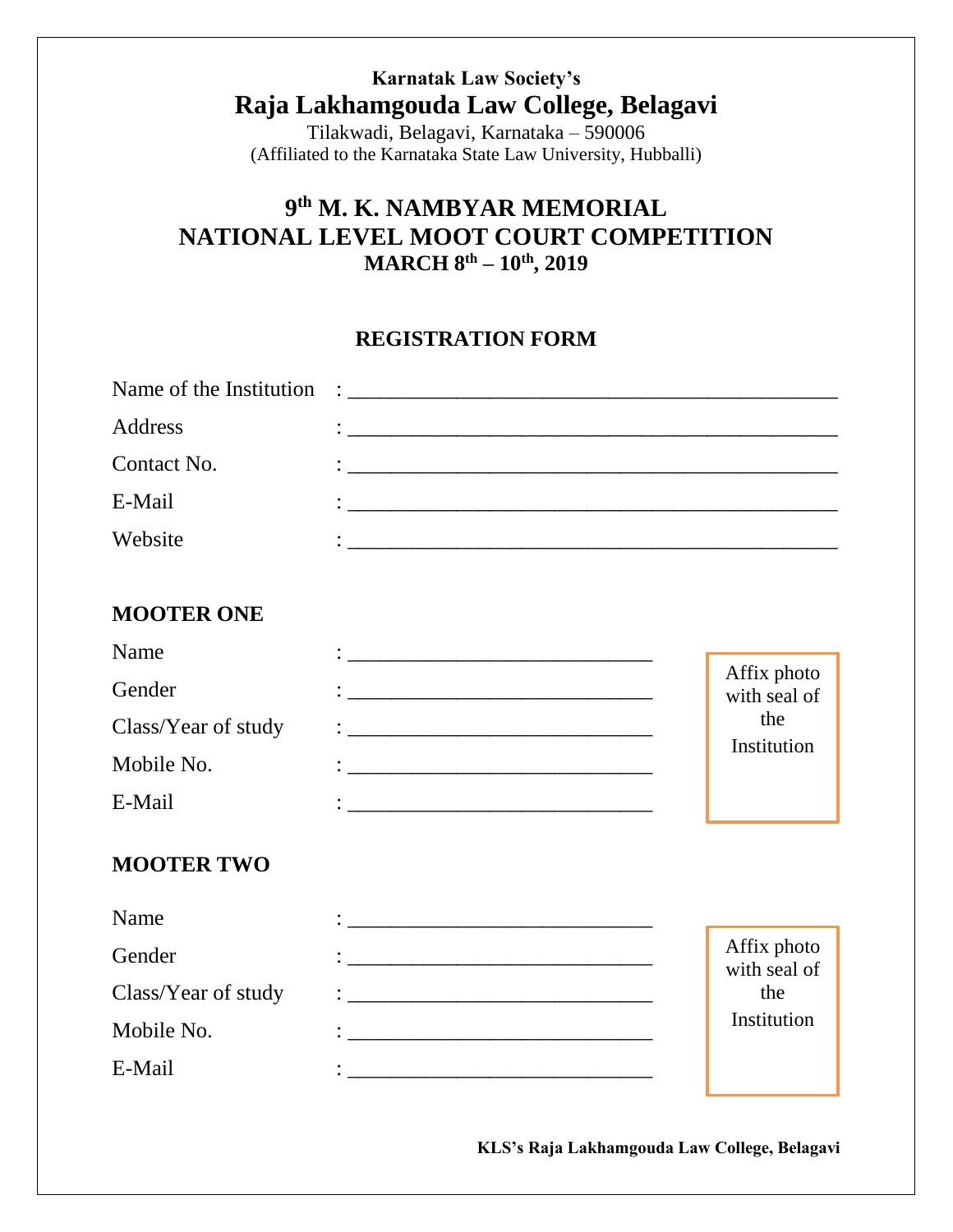#### **RESEARCHER**

| Name                |                                    | Affix photo        |
|---------------------|------------------------------------|--------------------|
| Gender              |                                    | with seal of       |
| Class/Year of study | • <u>—————————————————————————</u> | the<br>Institution |
| Mobile No.          | $\bullet$                          |                    |
| E-Mail              |                                    |                    |

# **CONTACT PERSON (Staff in-charge)**

| Name        | $\bullet$ |
|-------------|-----------|
| Designation | ٠         |
| Mobile No.  | $\bullet$ |
| E-mail      |           |

## **TRAVEL DETAILS**

| Date and Time of Arrival   |         |     |                  |
|----------------------------|---------|-----|------------------|
| Mode of Transportation     | : Train | Bus | Any other $\Box$ |
| Date and Time of Departure |         |     |                  |

## **REGISTRATION FEE PAYMENT DETAILS (Fill whichever applicable)**

| Mode of Payment                                                                          |  |
|------------------------------------------------------------------------------------------|--|
| Name of the Sender<br>(Account name and account number<br>from which the amount is paid) |  |

**KLS's Raja Lakhamgouda Law College, Belagavi**